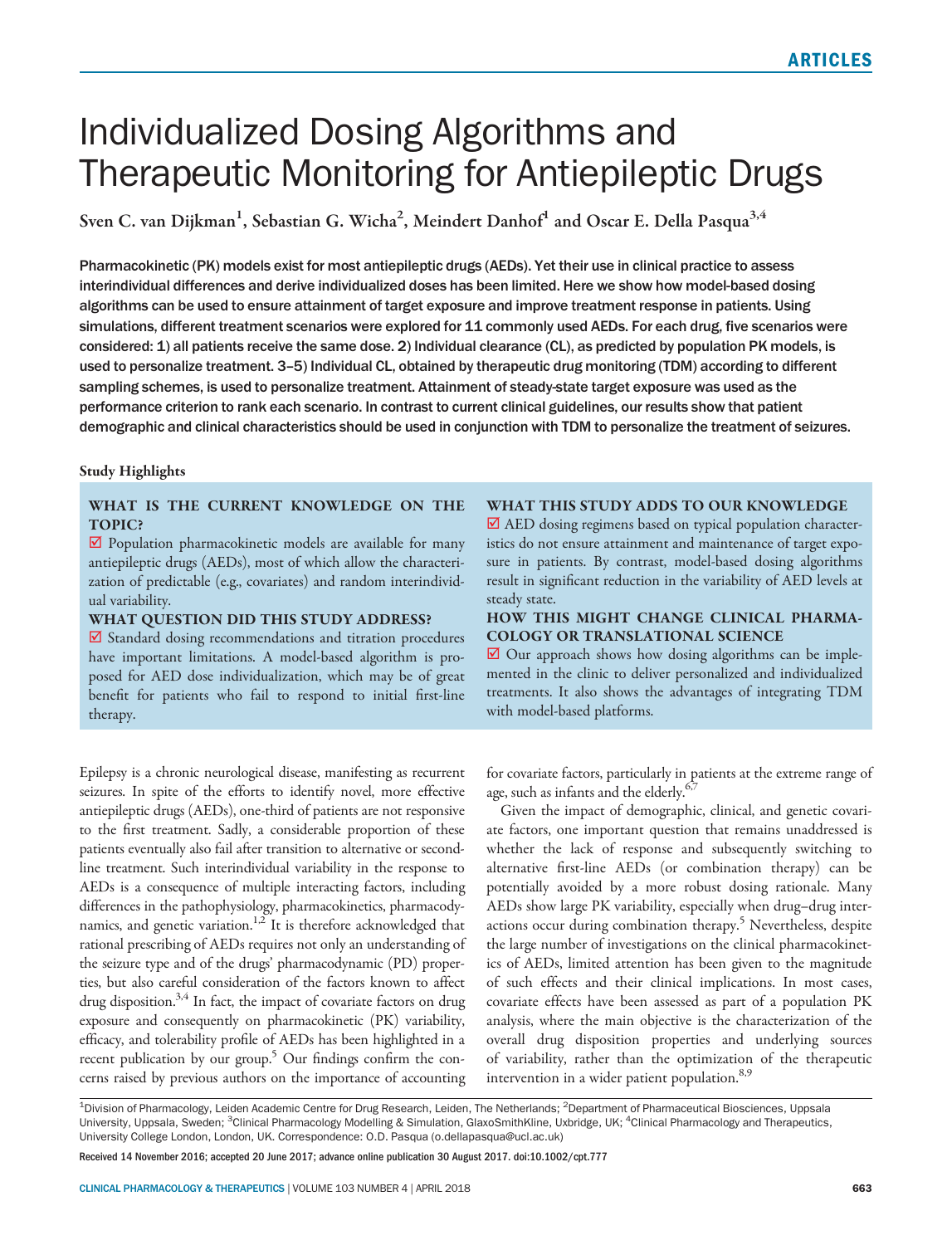From a clinical point of view, the use of titration procedures, without taking into account the underlying inter- and intraindividual variability in pharmacokinetics, conflate PK variability with that of pharmacodynamics and disease progression. Usually, treatment is started at a low dose, followed by up-titration until adequate efficacy or unacceptable side effects are reached. Therapeutic drug monitoring (TDM) is eventually considered when side effects are seen at a lower doses or inadequate efficacy is observed at a higher doses than expected. On the other hand, in some cases dosing regimens may be selected that aim at reaching steady-state concentrations  $(C_{ss})$  within a predefined therapeutic range.10,11

Based on the aforementioned, it becomes clear that current guidelines for the selection and titration of AEDs overlook the impact of the underlying variability in drug disposition. Even if only part of the PK variability can be explained by demographic covariates such as weight and age, dose adjustments can provide a concrete opportunity for optimizing AED therapy. Surprisingly, this contrasts with the fact that nomograms have had a place in the optimization of AED therapy since the early 1970s, especially for phenytoin, which shows large variability due to its nonlinear PK properties. Nomograms have, however, important limitations. They allow for adjustment of only a few variables (see examples in Hudson et  $al^{(12)}$  or otherwise can become convoluted (e.g., Lee et al.<sup>13</sup>). In contrast, the use of population PK models allows dose adjustment to be made a priori based on any number of covariates (i.e., personalization). The availability of models also enable subsequent optimization of the treatment based on clinical follow-up procedures such as TDM (i.e., individualization) without the need for empirical calculations or drawing lines on graphs by hand. An additional advantage of population PK models is the incorporation of statistical distributions to describe measurement error, which can theoretically lead to more accurate and/or precise parameter estimates depending on the error model; in turn, this results in more accurate dosing recommendations. Moreover, PK models are one of the building blocks of clinical trial simulations, which can provide the basis for the evaluation of alternative dosing scenarios in silico.

Here we explore how clinical trial simulations and optimal design concepts can be used to identify suitable dosing algorithms and possibly personalize the treatment of seizures with the available AEDs. It can be anticipated that the implementation of model-based titration and dosing algorithms, as a criterion for dose adjustment and transition to alternative first-line or combination therapy, may prevent treatment failure in a considerable fraction of patients who currently do not respond to the first AED. Our approach may be of particular relevance for the 10–20% of patients who still show unresolved seizures when their target dose has been achieved. $3$  It may also allow the identification of individuals within the group of patients who would respond to optimized regimens, but currently remain refractory to treatment and are said to have drug-resistant epilepsy.<sup>4</sup>

Finally, we aim to show how TDM procedures can be combined with inferential methods based on modeling and simulation to optimize doses and dosing regimens. These concepts have been increasingly applied to other therapeutic areas (e.g., antitumor, immunosuppressant, and antiinfective drugs) where favorable treatment outcome depends on the attainment and maintenance of target drug exposure.14–18 Such developments illustrate the effective introduction of individualized medicines to patients.<sup>19</sup> This diverges from current clinical practice in epilepsy, which relies on limited clinical evidence and somewhat randomly selected sparse PK sampling when TDM is used. In most cases, blood collection is performed without further understanding of the required number of samples or most appropriate time for collection to ensure accurate estimation of a patient's clearance (CL), which is critical for subsequent dose individualization. So far, no evidence exists on the optimality of such sampling strategies. Typically, optimal sampling is assumed to be at the end of the dosing interval (i.e., trough levels), but this is not always the case (e.g., see details on sampling times between 2–6 h postdose in Yukawa et al.<sup>20</sup>). Moreover, there is often a large spread in sampling times, in part due to factors such variable dosing time, patient availability, and blood withdrawal service opening times.

For the sake of clarity, here we refer to *personalization* when treatment decisions, including dose adjustment, are based on covariate factors, including demographic, clinical, and pathophysiological data. Such a definition is required to account for the contribution and interaction between multiple factors, other than genotype and phenotype.<sup>21</sup> We also make use of the term individualization to refer to dose adjustments based on TDM and subsequent estimation of the individual patient's PK parameters (e.g., clearance). This distinction is important, as in some cases treatment optimization may be reached without the requirement for TDM. In fact, when used in conjunction with model-based approaches, TDM may form the basis for the individualization of therapy, in particular in special populations such as children and pregnancy. $22-24$ 

### RESULTS

## Implications of dosing algorithms for systemic exposure to AEDs

Although dose levels were found that resulted in concentrations that are within the therapeutic window for 8 out of 11 AEDs in at least 95% of the adult population, large interindividual differences in CL resulted in a wide spread of  $C_{ss}$  relative to the target concentration, i.e.,  $RTC_{ss}$  in the population (**Figure 1**). Personalization improved the precision of  $RTC_{ss}$  (CV% of *population* – CV% of personalized scenario) in adults for PHT (see Methods for drug abbreviations) (36.0%) and ZNS (8.5%). No relevant changes (i.e., between  $-5$  to  $+5\%$ ) were found for CBZ, CLBZ, CLNZ, LMT, LVT, OXC, PHB, TPM, and VPA. In children, personalization also improved the precision of RTC<sub>ss</sub> for PHT (32.9%) and ZNS (5.9%) (Figure 2). No relevant differences were found for CBZ, CLBZ, CLNZ, LMT, OXC, PHB, TPM, and VPA. The CV% for the personalization scenario was worse for LVT  $(-15.6%)$ . Personalization procedures resulted in a reduction of the bias in RTC<sub>ss</sub> (RE% of population – RE% of personalized scenario) for PHT (8.2%), TPM (7.9%), and ZNS (13.5%) in adults, and CLBZ (6.3%), CLNZ (9.4%), OXC (12.8%), and TPM (8.7%) in children. Some bias was observed by personalized dosing of LMT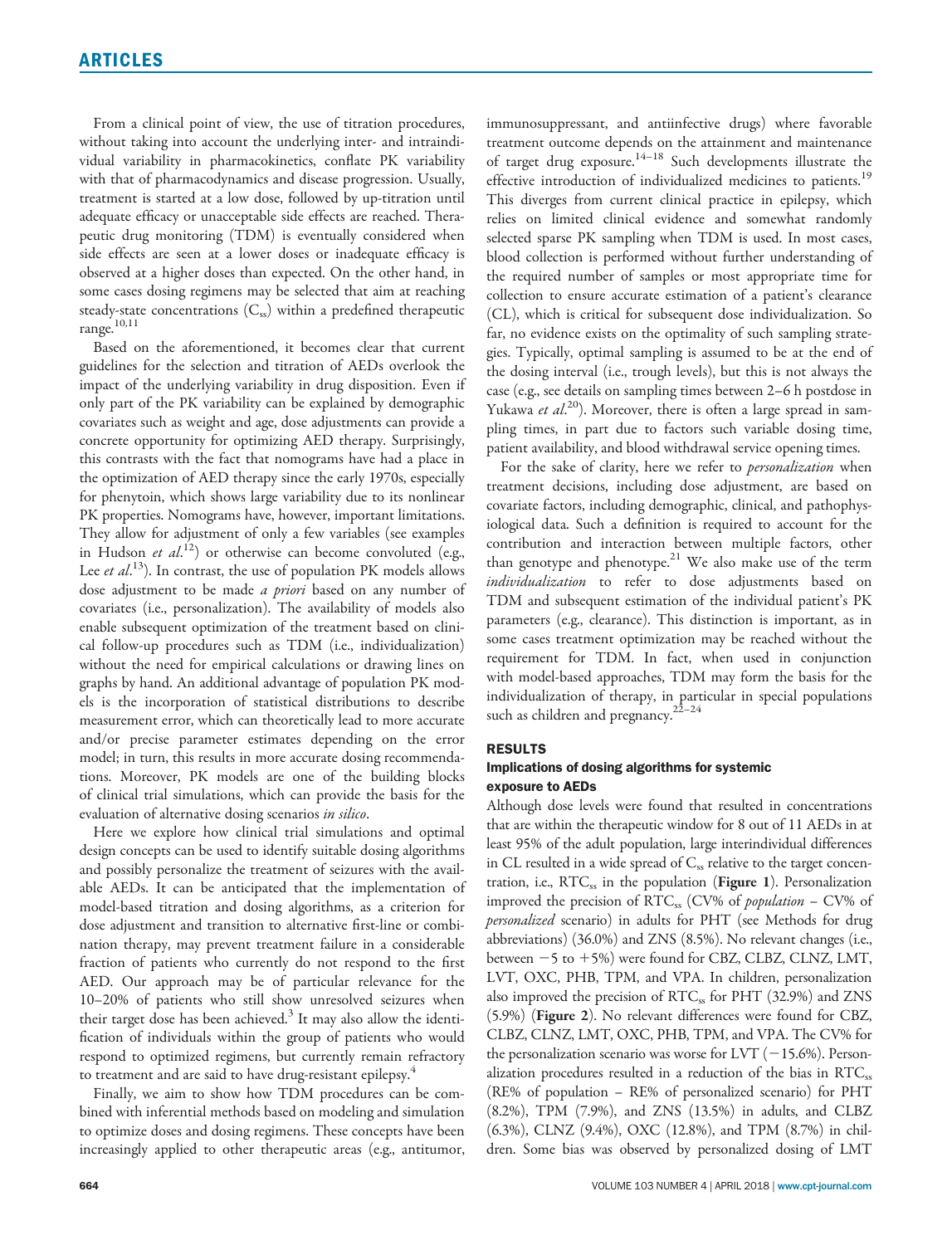

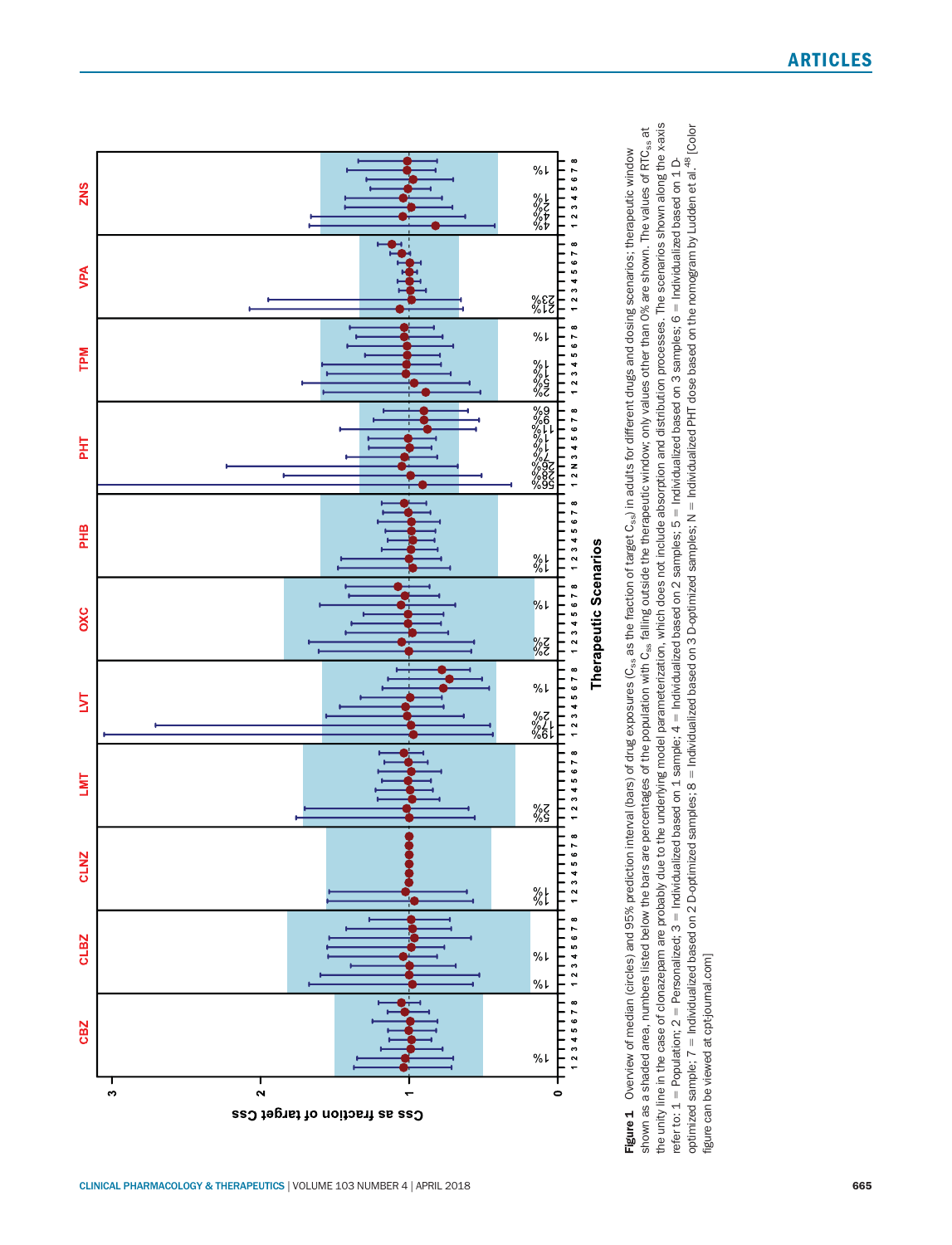

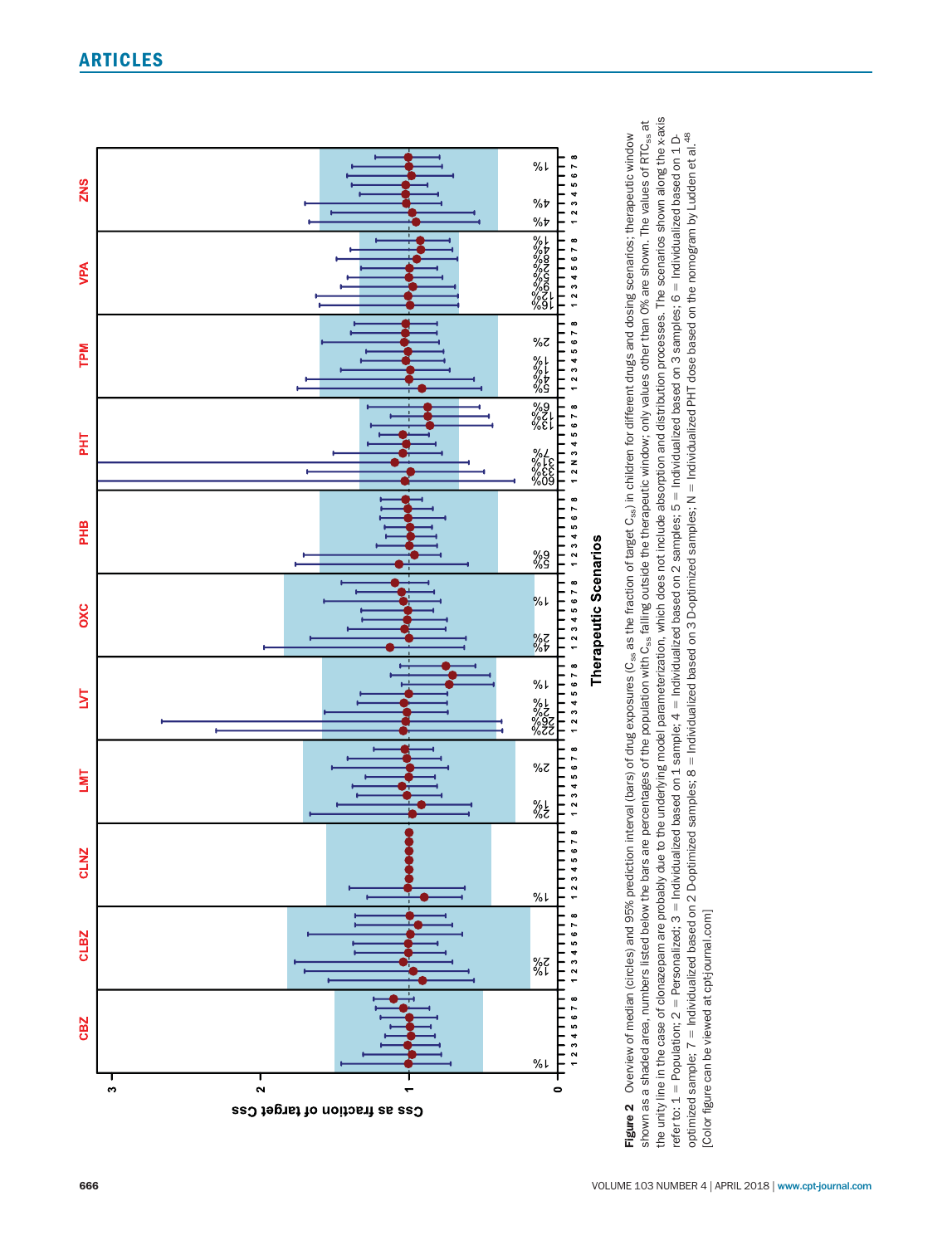

Figure 3 Overview of optimized samples in hours after dose (circles) for each drug and number of samples per individual. The relative size of the circle represents the relative frequency of sampling at each specific timepoint, i.e., if more patients were sampled at the timepoint, a larger circle is depicted. The scenarios shown along the x-axis refer to:  $6 =$  Individualized based on 1 D-optimized sample;  $7 =$  Individualized based on 2 D-optimized samples; 8 = Individualized based on 3 D-optimized samples. [Color figure can be viewed at [cpt-journal.com](http://cpt-journal.com)]

 $(-6.0%)$  in children. No relevant differences in bias were found for any of the other AEDs.

By contrast, the integration of model-based algorithms with empirical Bayesian estimates (EBE) from TDM using one sample showed improvement in terms of target  $C_{ss}$  for nearly all AEDs. Reductions in CV% of RTC<sub>ss</sub> in adults varied between 6.6% for CBZ and 20.9% for CLBZ. The effect of these procedures was found to be negligible only for TPM (4.6%). In children, similar reductions were observed in CV% of RTC<sub>ss</sub>, with values varying between 6.0% for CLBZ to 19.9% for CLNZ. Further reductions in the variability of RTC<sub>ss</sub> could be achieved by evaluating two blood samples instead of one. Such an improvement was observed for LVT (7.5%) in adults and CLBZ (8.4%) in children.

Finally, bias in the RTC<sub>ss</sub> estimates (RE%) in children could be reduced using one TDM sample only for LMT (6.9%). No improvement in bias was found for any of the other AEDs, irrespective of the number of TDM samples.

## Implications of optimized sampling times for TDM

The sampling times for characterization of clearance (trough levels) in adults could be optimized for 6 out of 11 AEDs, whereas for two other compounds, sampling times optimization was achieved by including data relative to the upswing portion of the concentration vs. time curve (Figures 3 and 4). Of note is the fact that optimization procedures show a counterintuitive behavior. When more frequent sampling is required or feasible, one should collect additional samples at timepoints close to the reference sampling times. The spreading of blood samples at wider intervals such as at 6, 9, and 12 h after dose for once-daily regimens is often less informative than when the additional samples are collected at the end of the dosing interval.

Despite the possibility of introducing optimized times for blood sampling and obtaining increased precision for individual clearance estimates, our findings reveal that such efforts do not ensure improved target attainment. In fact, comparison of CV% of RTC<sub>ss</sub> between the D-optimized and individualized scenarios (i.e., one vs. one, two vs. two and three vs. three samples) reveals no reductions larger than 5%. By contrast, a worsening was found for PHT in adults  $(-7.4, -8.5, \text{ and } -5.1\%)$  and children  $(-5.4, -6.7, \text{ and } -9.0\%)$ , and LMT (-5.3% for one sample) in children. In addition, bias was not reduced by taking samples at D-optimized sampling times. Surprisingly, D-optimized schemes introduced bias for LVT  $(-21.7, -24.7, \text{ and } -21.4\%)$ , PHT  $(-9.2, -9.7, \text{ and } -9.2\%)$ , and VPA  $(-11.4 \text{ when taking three})$ samples) in adults, and for LVT  $(-25.7, -25.9, \text{ and } -24.6\%),$ PHT ( $-9.8$ ,  $-10.7$ , and  $-8.3%$ ), and VPA ( $-7.9$ , and  $-7.3%$ for two and three samples, respectively).

# **DISCUSSION**

The treatment of epileptic seizures with AEDs is based on the clinical classification of overt seizure type.<sup>20,21</sup> Whereas heterogeneity in disease is well known and treatment response varies considerably between patients, there has been a long debate about to what extent treatment should be complemented by therapeutic drug monitoring, which is aimed at establishing whether patients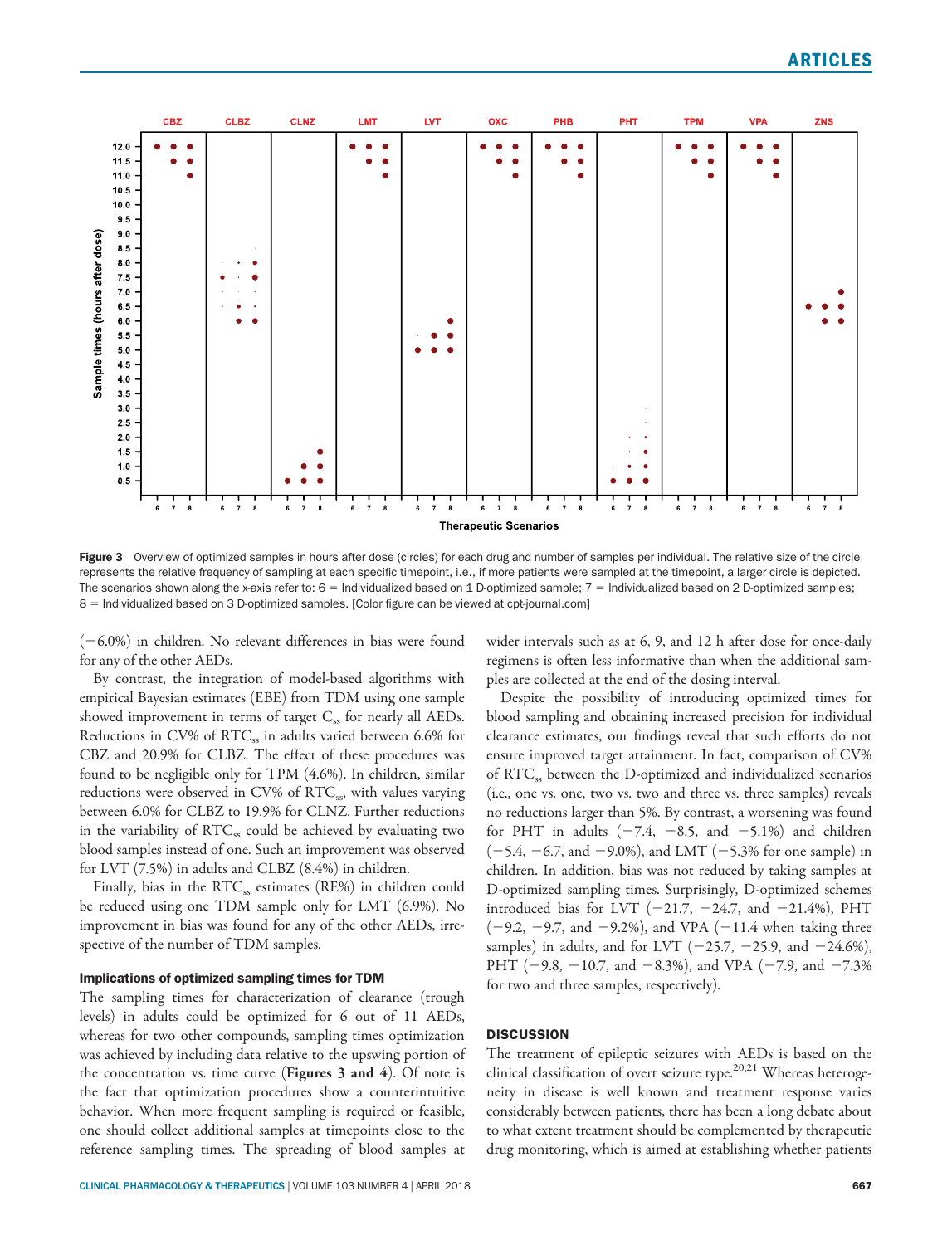

Figure 4 Overview of optimized samples in hours after dose (circles) for each drug, and number of samples per individual. The relative size of the circle represents the relative frequency of sampling at each specific timepoint, i.e., if more patients were sampled at the timepoint, a larger circle is depicted. The scenarios shown along the x-axis refer to:  $6 =$  Individualized based on 1 D-optimized sample;  $7 =$  Individualized based on 2 D-optimized samples; 8 = Individualized based on 3 D-optimized samples. [Color figure can be viewed at [cpt-journal.com](http://cpt-journal.com)]

reach and maintain a predefined concentration or concentration range.

Our results show that despite the limited attention given to the impact of covariate factors on drug disposition, model-based dosing algorithms can be developed in conjunction with TDM to individualize treatment. The use of such an integrated approach allows a significant reduction in the variability in drug exposure, which is observed after administration of standard doses, even when titration steps are used at the start of treatment.<sup>22,23</sup> In addition, our investigation shows that individualization based on a single TDM sample at the end of the dosing interval resulted in large improvements in target attainment. Further improvements could be achieved with one or two additional TDM samples, but differences were not marked.

Contrary to what one would expect, optimization of sampling times by D-optimality did not improve precision or bias, and paradoxically resulted in worsening for some AEDs. Based on our results, sampling time optimization seems unnecessary and may in some cases even introduce bias. It may still be of use in situations where accurate information on the parameter of interest (here: clearance) cannot be as easily derived, e.g., in the case of multiple, variable dosing regimens, or polytherapy with drug– drug interactions.

Our investigation also shows that implementation of TDM without further integration with model-based techniques does not lead to effective individualization of the dose. In this regard, the lack of consensus about the clinical relevance and performance of TDM may be partly explained by its use as a diagnostic tool, i.e., TDM results are treated similarly to any other clinical laboratory data. Instead, TDM should be seen as the input variable for a dosing algorithm, in which inferences from individual drug levels are used to establish the contribution of multiple interacting factors.10,14,16,25 While some evidence exists for the lack of a significant impact of AED TDM on treatment outcome, such investigations did not include model-based dosing algorithms. Further clinical evidence is required to build a stronger case for the advantages of parametric methods as a tool for obtaining accurate estimates of interindividual variability in drug disposition. Irrespective of the limitations which some of the PK models present, our approach clearly illustrates how therapeutic platforms can be implemented to support personalized and individualized treatment. It also shows how clinical decision criteria and therapeutic guidelines can benefit from quantitative clinical pharmacology methods. We anticipate that as the relationships between AED exposure and efficacy become elucidated,<sup>26-30</sup> this approach may be further refined by targeting individualized plasma concentrations to account for variability in pharmacodynamics. In any case, the assumption that standard doses and dosing regimens, whether or not corrected empirically by body weight or other covariate factors, is no longer defendable for AEDs.

# Potential limitations

Given that all PK models were retrieved from the published literature, one cannot exclude possible limitations when using them for simulation purposes. First, it should be noted that some of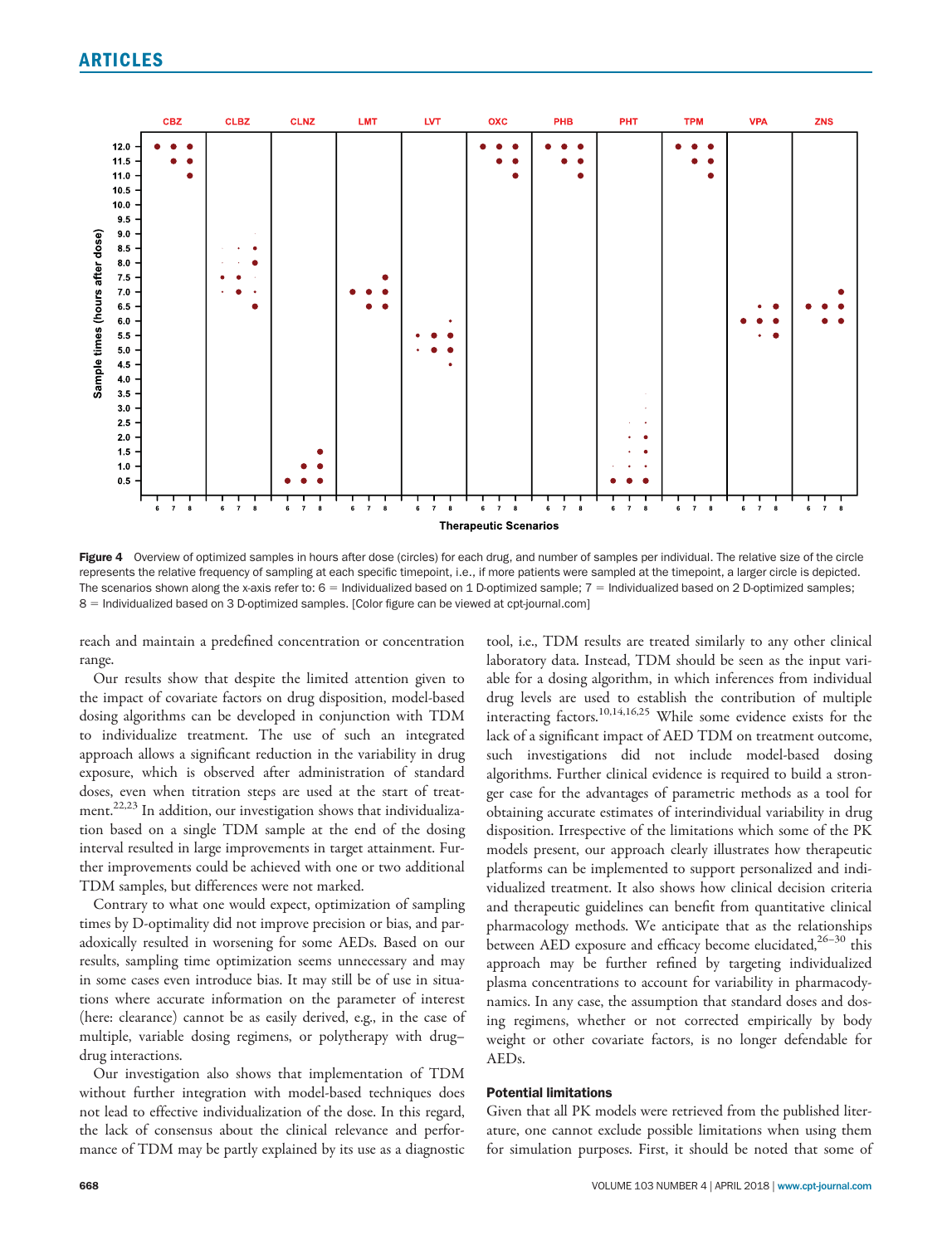these models were based on sparse data. This may have resulted in an inflated variability in clearance, as often variability in absorption or distribution volume was not included. Consequently, these models may indirectly produce results in favor of the individualized and D-optimized dosing algorithms, as these approaches take into account additional sources of variability, other than clearance. Clearly, given the simplifications, some models may not adequately describe the relevant physiological processes when applied to other conditions or scenarios, such as dosing during nonsteady-state conditions. By contrast, other models may be considered overparameterized. For instance, the models for CLBZ and ZNS incorporate information on genetic polymorphisms for the prediction of clearance, which requires DNA sequencing, a procedure which is not yet commonly used in current clinical practice and may therefore be of limited clinical value. Another example of such limitations is the case of CLNZ, for which the relative target attainment approached unity for the individualized and D-optimized dosing algorithms; the population PK model for this drug does not include interindividual differences in absorption or distribution processes. In real life, some variation would be detected even after integration of the TDM with population PK concepts.

The discrepancies that were found in terms of precision and bias between dose individualization using typical and optimized sampling times may also be due to model limitations, as in the case of LVT and PHT, for which information regarding the underlying correlation between clearance and volume of distribution and variability in the absorption kinetics was missing. A major difference between sampling time optimization in adults and children was seen for LMT and VPA. These differences are most probably caused by the fact that the PK models have been originally developed separately for adults and children. From a statistical perspective, the main difference between the two PK models was the use of additive (adults) and proportional (children) residual errors. When residual error is large and parameterized as proportional-only simulations, they will behave differently from combined error models.

Lastly, we have not limited the dose adjustments to the approved dose ranges or available dosage strengths, as the scope of our investigation was to establish the relevance of modelbased principles for the personalization of treatment with AEDs. Nevertheless, we do not anticipate any major differences in the conclusions drawn so far. The predicted doses were within the approved dose ranges even if doses were not adjusted for available strengths.

# Current challenges in clinical practice

The implementation of model-based dosing algorithms for individualization of treatment in the clinic is subject to practical, technical, and theoretical challenges, such as the characterization of interindividual differences. As a consequence, historically AED dose adjustments have been restricted to the typical population parameter values, without taking into account the contribution of predefined covariate effects. In fact, exceptions are illustrated by the requirement for dose adjustment in patients with varying degrees of renal and hepatic impairment. Treatment individualization or precision medicine has become the goal of the clinical research community in other therapeutic areas such as oncology, but its wider acceptance seems to be hindered by limited evidence of its large-scale utility and impact.<sup>31</sup> Furthermore, the lack of user-friendly software programs over the past decades has imposed the need for technical skills to access and use quantitative technologies. This situation has changed in recent times; advances in computing performance and continuous development of dedicated software packages, such as R and Shiny, have allowed the development of dosing tools with user-friendly graphical user interfaces.<sup>32</sup> For example, the use of TDM is popular in antibiotic treatment, and the application TDMx has been created to make use of the available PK models for TDM-based dosing adjustments.<sup>33</sup> Currently, no such software applications exist with the required functionality to integrate bioanalytical results from TDM with a population PK model and patient demographic, clinical, and genetic information to derive individualized dose recommendations for AEDs. Given the availability of dosing algorithms in other fields of medicine, it appears that the lack of such applications for AEDs reflects the entrenched culture in clinical decision making, rather than a technical hurdle. Taking into account the possibility of performing TDM based on a dried blood spot or saliva, it can be anticipated that the implementation of integrated platforms will not represent an increased burden to patient care in epilepsy.<sup>34,35</sup> A final obstacle for the uptake of TDM-based dosing individualization applications is the lack of standards and consensus regarding the validation requirements for such a platform. At the moment, no clear guidelines exist for such an evaluation. This leads to the use of ad-hoc criteria, creating unnecessary complexities and inconsistencies for the development and acceptance of these tools. Agreement on the quality standards and validation requirements may create a more favorable environment for these applications to thrive in. In this respect, the approval of model-based dosing algorithms may require a (regulated) process comparable to what is expected from any diagnostic test or device. One should demonstrate the accuracy and precision of the method as well as the implications of making the "wrong" decision. Public–private partnerships and consortia could play an important role in the development of such standards, acting as custodians and curators.

In summary, some important recommendations arise from our investigation. First, that the use of wide blood sampling intervals for TDM has limited impact on the characterization of individual PK parameters. Second, AED target exposure levels are unlikely to be attained without the use of dosing algorithms and individualized dosing recommendations. Third, available PK models have limitations that highlight the need for standardization and validation procedures. Simplified models can lead to under- or overestimation of variability and thereby to imprecise dosing. On the other hand, models that are too complex may show parameter identifiability issues. In essence, a balance needs to be struck between complexity and usability. The work presented here adds to the increasing evidence that individualized therapy provides an opportunity to prevent failure of treatment with first-line and alternative first-line AEDs, disentangling truly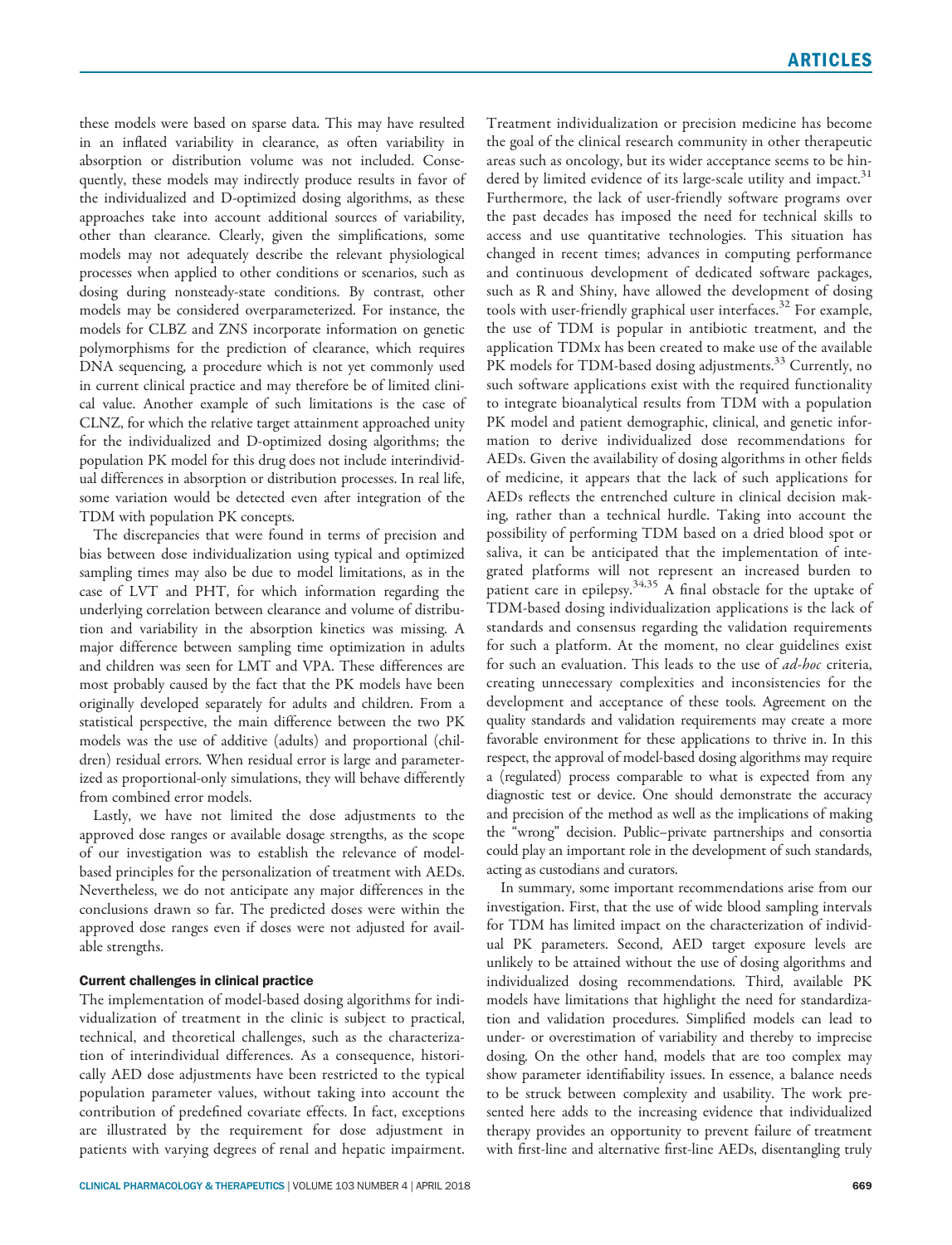| Demographic                                        | <b>Adult values</b>              | <b>Pediatric values</b>    |  |
|----------------------------------------------------|----------------------------------|----------------------------|--|
| Age range in years<br>(uniformly distributed)      | 18-65                            | 4-14                       |  |
| Mean, CV% of weight (kg)<br>(normally distributed) | Male: 75, 16%<br>Female: 65, 16% | Age $\times$ 3+7, $^a$ 10% |  |
| Gender                                             | Male: 50%<br>Female: 50%         | Male: 50%<br>Female: 50%   |  |

Table 1 Baseline characteristics of the patient population used across the different simulation scenarios

<sup>a</sup>Based on the weight-by-age formula proposed by Luscombe and Owens.<sup>49</sup>

drug-resistant patients from those who are labeled as nonresponders, i.e., whose phenotype is a consequence of suboptimal exposure.

#### **METHODS**

#### PK models and virtual patient demographics

Models describing the adult and pediatric PK of carbamazepine (CBZ),<sup>36</sup> clobazam (CLBZ),<sup>37</sup> clonazepam (CLNZ),<sup>20</sup> lamotrigine  $(LMT),^{38,39}$  levetiracetam  $(LVT),^{40}$  oxcarbazepine  $(OXC),^{41}$  phenobarbital (PHB), $^{42}$  phenytoin (PHT), $^{43}$  topiramate (TPM), $^{30}$  valproic acid (VPA), $44.45$  and zonisamide  $(ZNS)^{46}$  were collected from the published literature. Models were transcribed into the appropriate format in R v.  $3.1.1$ ,  $47$  along with the parameter estimates and combined with analytical solutions of the mathematical equations describing the concentration over time profiles (Eqs. 1 and 2.1–2.5 for one- and twocompartment models, respectively; see online Supplemental Material for details).<sup>12</sup> These equations were then implemented as scripts and used for all subsequent simulations. For each AED, separate adult and pediatric populations were evaluated ( $n = 1,000$ ) using the baseline demographic characteristics depicted in Table 1. Values of other influential factors, such as genetic polymorphisms, were simulated according to their occurrence as in the original publication. Steady-state concentrations over 12-h dose intervals and  $C_{ss}$  (Eq. 3) were simulated for typical adult and pediatric populations (Table 1). Hypothetical dosing regimens were considered according to different dosing algorithms (Table 2). Steady-state concentrations  $(C_{ss})$  were used as a surrogate marker for AED effect, with the therapeutic target  $C_{ss}$  (T $C_{ss}$ ) in each scenario set to the concentration halfway between the therapeutic minimum and maximum of the therapeutic window  $(Table 3)^{10}$ :

$$
C_{t} = \frac{D}{V} \frac{k_{a}}{k_{a} - \frac{CL}{V}} \left( \frac{e^{-\frac{CL}{V}(t - t_{D})}}{1 - e^{-\frac{CL}{V}\tau}} - \frac{e^{-k_{a}(t - t_{D})}}{1 - e^{-k_{a}\tau}} \right)
$$
(1)

$$
\alpha = \frac{\frac{Q}{V_2} \frac{CL}{V_1}}{\beta} \tag{2.1}
$$

$$
\beta = \frac{1}{2} \left( \frac{Q}{V_1} + \frac{Q}{V_2} + \frac{CL}{V_1} - \sqrt{\left( \frac{Q}{V_1} + \frac{Q}{V_2} + \frac{CL}{V_1} \right)^2 - 4 \frac{Q}{V_2} \frac{CL}{V_1}} \right)
$$
(2.2)

$$
A = \frac{k_a}{V_1} \frac{\frac{Q}{V_2} - \alpha}{(k_a - \alpha)(\beta - \alpha)}
$$
(2.3)

$$
B = \frac{k_a}{V_1} \frac{\frac{Q}{V_2} - \beta}{(k_a - \beta)(\alpha - \beta)}
$$
(2.4)

$$
C_t = D\left(\frac{Ae^{-\alpha(t-t_D)}}{1-e^{-\alpha\tau}} + \frac{Be^{-\beta(t-t_D)}}{1-e^{-\beta\tau}} - \frac{(A+B)e^{-k_a(t-t_D)}}{1-e^{-k_a\tau}}\right) \quad (2.5)
$$

$$
C_{\rm s} = \frac{F \ast D \ast \tau}{CL} \tag{3}
$$

$$
D_i = \frac{1}{F} * CL_i * TC_{s,i} * \tau_i
$$
\n<sup>(4)</sup>

where  $C_t$ : concentration at time t (mg/L or  $\mu$ g/L). D: dose (mg or  $\mu$ g). V or  $V_1$ : central volume of distribution (L).  $k_a$ : absorption rate constant  $(h^{-1})$ . CL: clearance (L/h). t: time (h). t<sub>D</sub>: time of dose (h).  $\tau$ : dosing interval (h). Q: intercompartmental clearance (L/h).  $V_2$ : peripheral volume of distribution (L). F: bioavailability (fraction of the dose that is absorbed). TC<sub>ss</sub>: target steady-state concentration (mg/L or  $\mu$ g/L). i: individual *i*.

#### Personalized dosing algorithms

Two different dosing algorithm scenarios were simulated based on the population PK models alone. In an initial scenario, exploratory simulations (not shown) were performed to select one dose for the whole population that resulted in exposures which were the closest to the target exposure in the

Table 2 Model-based dosing algorithms tested in the different scenarios

| Dosing algorithm name | Dose calculated using                                                                                           |  |
|-----------------------|-----------------------------------------------------------------------------------------------------------------|--|
| Standard (population) | Population CL                                                                                                   |  |
| Personalized          | Model-predicted CL, including covariate effects                                                                 |  |
| Individualized (1)    | Individual CL prediction based on TDM with 1 sample                                                             |  |
| Individualized (2)    | Individual CL prediction based on TDM with 2 samples                                                            |  |
| Individualized (3)    | Individual CL prediction based on TDM with 3 samples                                                            |  |
| D-optimized (1)       | Individual CL prediction based on TDM with optimized<br>sampling time (1 sample during the elimination phase)   |  |
| D-optimized (2)       | Individual CL prediction based on TDM with optimized<br>sampling times (2 samples during the elimination phase) |  |
| D-optimized (3)       | Individual CL prediction based on TDM with optimized<br>sampling times (3 samples during the elimination phase) |  |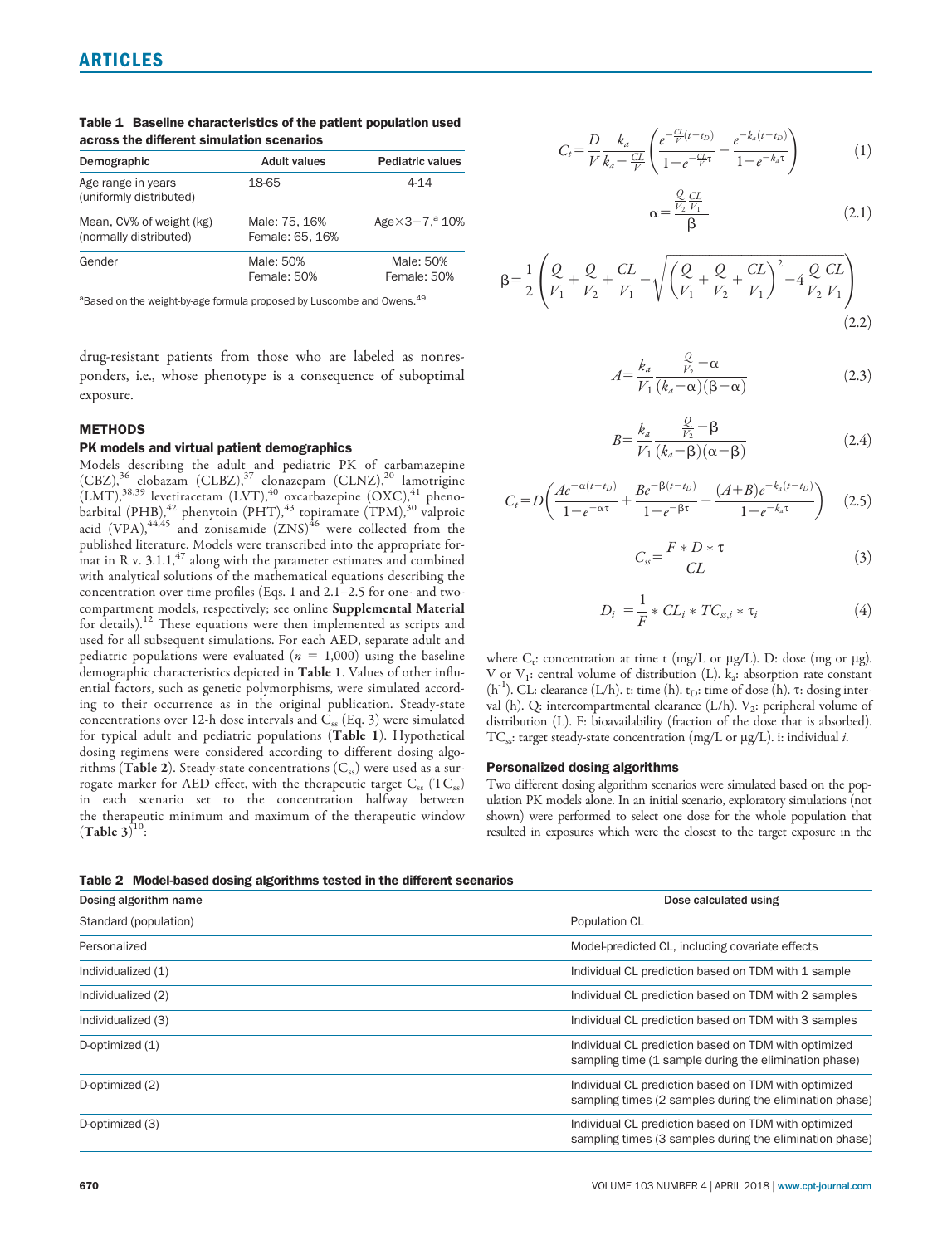| Adult standard dose      | Pediatric standard dose | Therapeutic concentration<br>window [9] | <b>Target steady-state</b><br>concentration |
|--------------------------|-------------------------|-----------------------------------------|---------------------------------------------|
| 700 mg/day               | 15 mg/kg/day            | $4-12$ mg/L                             | $8 \text{ mg/L}$                            |
| $20 \mu g / day$         | $0.4 \mu g/kg/day$      | 30-300 µg/L                             | $165 \mu g/L$                               |
| $5 \mu g / day$          | $0.08 \mu g/kg/day$     | 20-70 µg/L                              | 45 μg/L                                     |
| 400 mg/day               | 7 mg/kg/day             | $2.5 - 15$ mg/L                         | $8.75$ mg/L                                 |
| 2500 mg/day              | 50 mg/kg/day            | 12-46 mg/L                              | $29 \text{ mg/L}$                           |
| $1000 \,\mathrm{mg/day}$ | 20 mg/kg/day            | $3-35$ mg/L                             | $19 \text{ mg/L}$                           |
| $150 \text{ mg/day}$     | 4 mg/kg/day             | 10-40 mg/L                              | $25 \text{ mg/L}$                           |
| 300 mg/day               | 10 mg/kg/day            | 10-20 mg/L                              | $15 \text{ mg/L}$                           |
| 300 mg/day               | 8 mg/kg/day             | 5-20 mg/L                               | $12.5$ mg/L                                 |
| $1200$ mg/day            | 20 mg/kg/day            | 50-100 mg/L                             | 75 mg/L                                     |
| 300 mg/day               | 6 mg/kg/day             | 10-40 mg/L                              | $25 \text{ mg/L}$                           |
|                          |                         |                                         |                                             |

Table 3 Dose levels simulated for the initial dosing scenario, along with the corresponding therapeutic windows and target steadystate concentration for each drug

largest proportion of the population. This population scenario was selected as a reference scenario. For subsequent comparisons, there was the assumption that the selected doses reflect the titration procedures used in clinical practice. By contrast, in the personalized dosing scenario, individual clearance estimates were calculated for each patient  $i$  (CL<sub>i</sub>) using the covariates included in the model. The difference between the initial population dose and personalized dosing scenarios represents the impact of interindividual variability in clearance, which is explained by covariates. Finally, an additional dosing scenario was generated for PHT based on the nomogram of Ludden et al.<sup>48</sup> This nomogram requires two samples at different steadystate doses. We have therefore used 300 and 200 mg/day for adults, and 10 and 6.7 mg/kg/day for children. Based on their nomogram, parameters  $V_{\text{max}}$  and  $K_{\text{m}}$  are calculated and an updated dose can be derived using the formula  $V_{\text{max}}$ <sup>\*</sup>TC<sub>ss</sub>/K<sub>m</sub>+TC<sub>ss</sub>. It should be noted that the nomogram will derive a negative  $K<sub>m</sub>$  when higher concentrations are observed for a lower dose as compared to that of the higher dose, in which case their median reported  $K<sub>m</sub>$  of 7.73 was used instead.

#### Individualized dosing algorithms

Given that the AEDs are titrated to steady-state conditions, the average plasma concentration at steady state will vary according to the individual patient's clearance (CL). Empirical Bayesian estimation procedures can be used to obtain accurate predictions of the individual parameter of interest. The EBE determines the deviation  $(\eta, \text{eta})$  from the population value  $(\theta, \theta)$ theta) of the parameters of interest (e.g., rate of absorption, volume of distribution, clearance, etc.), taking into account the residual variability  $(\epsilon, e$  epsilon).50 Thus, AED concentrations derived from TDM can be used in conjunction with EBE to individualize the dose.<sup>10,11,51</sup> In theory, such an approach allows one to account for the variability in clearance and other individual PK parameters which are not described by the underlying covariate effects. To date, it is unclear to what degree the proposed dosing algorithm yields higher proportions of patients achieving target  $C_{ss}$  (TC<sub>ss</sub>) when compared to conventional dose adjustment for AEDs based on TDM only.

Here we present three individualized dosing scenarios, in which EBEs were obtained for clearance (CL<sub>i</sub>), under the assumption of blood sampling being performed according to empirical sampling schemes, including 1, 2, or 3 samples for each individual patient. When only one sample was collected, sampling was performed at the end of the dosing interval (e.g. 12 h for a b.i.d. regimen) to ensure information about the trough levels. When two samples were used, blood sampling was such that information was obtained about the elimination phase in addition to the trough sample at the end of the dosing interval, i.e., at 9 h and 12 h postdose. For three samples, data on the elimination phase was obtained at 6, 9, and 12 h postdose. EBEs of clearance were obtained by minimizing the Bayesian objective function:

$$
OFV_i = \sum \left(\frac{\bar{Y}_{ij} - Y_{ij}}{\sigma^2} + \ln(\sigma^2)\right) + \sum \left(\frac{\eta_{ik}^2}{\omega_k^2}\right) \tag{5}
$$

where  $\bar{\overline{Y}}_{\text{ij}}$  is the  $j^{\text{th}}$  concentration prediction for individual  $i$ ,  $\overline{Y}_{\text{ij}}$  is the  $j^{\text{th}}$ concentration observed for individual  $i$ ,  $\sigma$  is the variance of the residual error,  $\eta_{ik}$  is the deviation (eta) from population parameter k in individual *i*, and  $\omega$  is the variance of the  $k^{\text{th}}$  eta. Although EBEs were estimated for all etas, only those for clearance were subsequently used for dose optimization using Eq. 4. The difference between personalized and individualized dosing scenarios reflects the contribution of the parameter distribution describing an additional fraction of the unexplained interindividual variability in clearance. See the online Supplemental Material for further details about the optimization of blood sampling for TDM using D-optimal design in software PFIM.

## Graphical and statistical summaries of the simulated scenarios

The ratio  $RTC_{ss} = C_{ss}/TC_{ss}$  was used to describe how well the  $C_{ss}$ resulting from a dosing algorithm compared to the theoretical  $TC_{ss}$ . Consequently, values for  $\widetilde{\text{RTC}}_{ss}$  below or above 1 represent underdosing or overdosing, respectively. The observed differences between dosing algorithms for each drug and simulation scenario were graphically analyzed using whisker-box plots of the median and 95% prediction intervals. In addition, the range of PFIM-derived sampling times was used to assess differences in parameter information content for the scenarios involving sampling time optimization. Furthermore, bias and precision of RTC<sub>ss</sub> were determined by calculating the relative error (RE%) as  $(C_{ss} - TC_{ss})$  \* 100%, and coefficient of variance  $(CV\%)$  as mean $(RTC_{ss})$ /  $sd(RTC_{ss})$  \* 100%, respectively. The impact of dosing algorithms on the ability to attain TC<sub>ss</sub> was determined by taking the difference in CV% and RE% estimates between simulated scenarios.

SUPPLEMENTARY MATERIAL is linked to the online version of the article at<http://www.cpt-journal.com>

#### ACKNOWLEDGMENT

The research leading to these results received funding from the European Union Seventh Framework Programme FP7/2007-2013 under grant agreement no. 261060.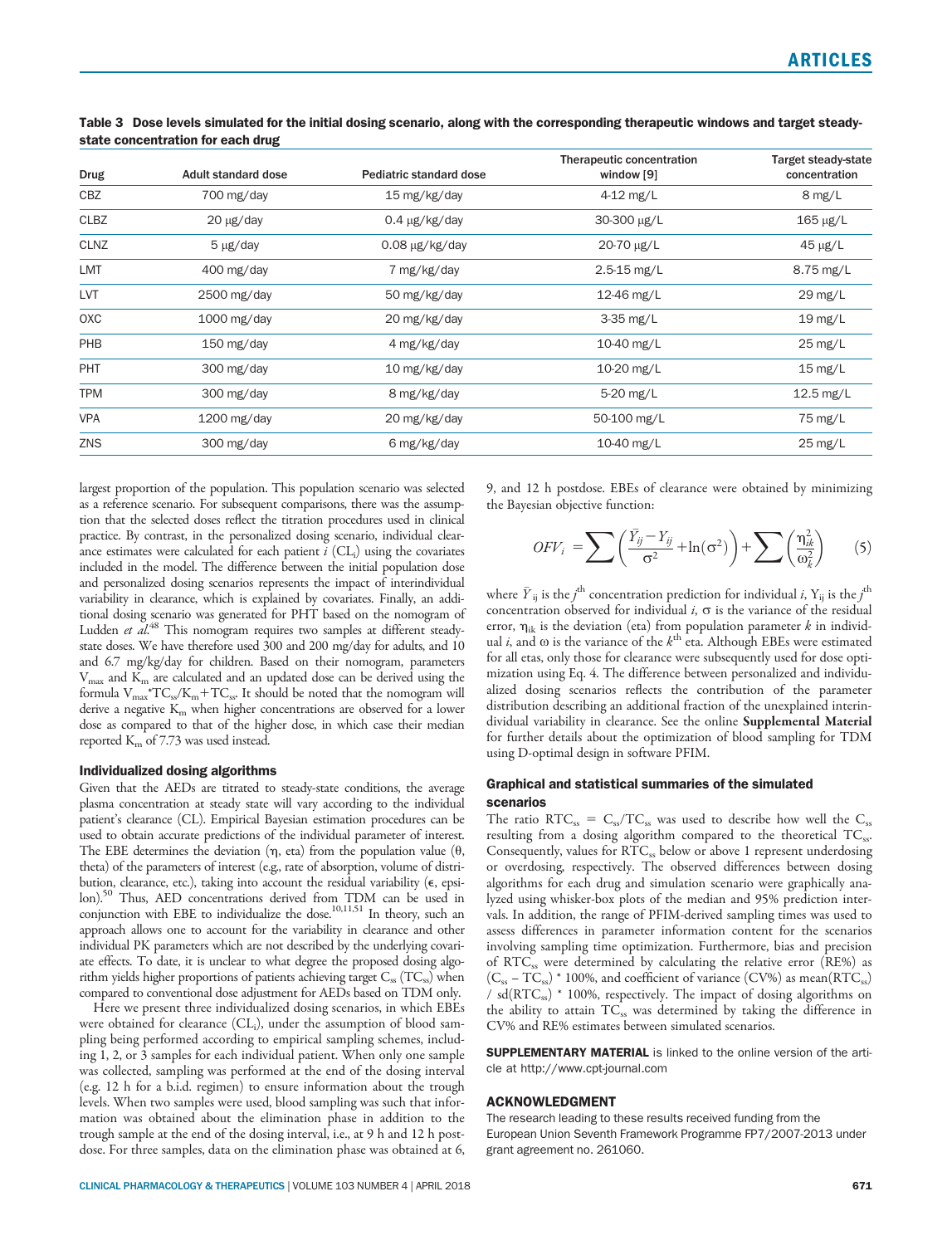## CONFLICT OF INTEREST

S.C. van Dijkman was funded by FP7 project Global Research in Paediatrics (GRiP). O. Della Pasqua is a member of GRiP and is also Senior Director Clinical Pharmacology at GlaxoSmithkline, UK. The authors have no other relevant affiliations or financial involvement with any organization or entity with a financial interest in or financial conflict with the subject matter or materials discussed in the article apart from those disclosed.

#### AUTHOR CONTRIBUTIONS

O.D.P. and S.C.v.D. designed the research and wrote the article; S.C.v.D. performed the research; S.C.v.D. and S.W. analyzed the data; O.D.P. and M.D. contributed to the review and discussion of results.

© 2017 The Authors. Clinical Pharmacology & Therapeutics published by Wiley Periodicals, Inc. on behalf of American Society for Clinical Pharmacology and Therapeutics

This is an open access article under the terms of the [Creative Commons](http://creativecommons.org/licenses/by-nc/4.0/) [Attribution-NonCommercial](http://creativecommons.org/licenses/by-nc/4.0/) License, which permits use, distribution and reproduction in any medium, provided the original work is properly cited and is not used for commercial purposes.

- 1. van Dijkman, S.C., Alvarez-Jimenez, R., Danhof, M. & Della Pasqua, O. Pharmacotherapy in pediatric epilepsy: from trial and error to rational drug and dose selection — a long way to go. Expert Opin. Drug Metab. Toxicol. **12**, 1143-1156 (2016).
- 2. Piana, C., Antunes, N.D.J. & Pasqua, O. Della. Implications of pharmacogenetics for the therapeutic use of antiepileptic drugs. Expert Opin. Drug Metab. Toxicol. 10, 341-358 (2014).
- 3. Kwan, P. & Brodie, M.J. Epilepsy after the first drug fails: substitution or add-on? Seizure 9, 464-468 (2000).
- 4. Dalic, L. & Cook, M.J. Managing drug-resistant epilepsy: challenges and solutions. Neuropsychiatr. Dis. Treat. 12, 2605-2616 (2016).
- 5. van Dijkman, S.C., Rauwé, W.M., Danhof, M. & Della Pasqua, O. Pharmacokinetic interactions and dosing rationale for antiepileptic drugs in adults and children. (Companion paper.)
- 6. Perucca, E. Clinical pharmacokinetics of new-generation antiepileptic drugs at the extremes of age. Clin. Pharmacokinet. 45, 351-363 (2006).
- 7. Italiano, D. & Perucca, E. Clinical pharmacokinetics of newgeneration antiepileptic drugs at the extremes of age: an update. Clin. Pharmacokinet. 52, 627–645 (2013).
- 8. Nielsen, J.C. et al. Population pharmacokinetics analysis of vigabatrin in adults and children with epilepsy and children with infantile spasms. Clin. Pharmacokinet. 53, 1019-1031 (2014).
- 9. Sugiyama, I., Bouillon, T., Yamaguchi, M., Suzuki, H. & Hirota, T. Population pharmacokinetic analysis for 10-monohydroxy derivative of oxcarbazepine in pediatric epileptic patients shows no difference between Japanese and other ethnicities. Drug Metab. Pharmacokinet. 30, 160–167 (2014).
- 10. Patsalos, P.N. et al. Antiepileptic drugs best practice guidelines for therapeutic drug monitoring: a position paper by the subcommission on therapeutic drug monitoring, ILAE Commission on Therapeutic Strategies. Epilepsia 49, 1239–1276 (2008).
- 11. Neels, H.M. et al. Therapeutic drug monitoring of old and newer antiepileptic drugs. Clin. Chem. Lab. Med. 42, 1228-1255 (2004).
- 12. Hudson, S.A.A., Farquhar, D.L.L., Thompson, D. & Smith, R.G.G. Phenytoin dosage individualisation — five methods compared in the elderly. J. Clin. Pharm. Ther. **15**, 25-34 (1990).
- 13. Lee, F.X. et al. Developing a nomogram for dose individualization of phenytoin in asian pediatric patients derived from population pharmacokinetic modeling of saturable pharmacokinetic profiles of the drug. Ther. Drug Monit. 35, 54-62 (2013).
- 14. Croes, S., Koop, A.H., Van Gils, S.A. & Neef, C. Efficacy, nephrotoxicity and ototoxicity of aminoglycosides, mathematically modelled for modelling-supported therapeutic drug monitoring. Eur. J. Pharm. Sci. 45, 90-100 (2012).
- 15. Vinks, A.A. The application of population pharmacokinetic modeling to individualized antibiotic therapy. Int. J. Antimicrob. Agents 19, 313–322 (2002).
- 16. Gotta, V. et al. Therapeutic drug monitoring of imatinib: Bayesian and alternative methods to predict trough levels. Clin. Pharmacokinet. 51, 187–201 (2012).
- 17. Padulles Caldes, A. et al. Optimal sparse sampling for estimating ganciclovir/valganciclovir AUC in solid organ transplant patients using NONMEN. Ther. Drug Monit. 36, 371–377 (2014).
- 18. Brooks, E., Tett, S.E., Isbel, N.M. & Staatz, C.E. Population pharmacokinetic modelling and Bayesian estimation of tacrolimus exposure: Is this clinically useful for dosage prediction yet? Clin. Pharmacokinet. 55, 1295–1335 (2016).
- 19. Cortese, D.A. A vision of individualized medicine in the context of global health. Clin. Pharmacol. Ther. 82, 491-493 (2007).
- 20. Yukawa, E. et al. Influence of age and comedication on steady-state clonazepam serum level-dose ratios in Japanese epileptic patients. J. Clin. Pharmacol. Ther. 26, 375–379 (2001).
- 21. Academy of Medical Sciences. Stratified, Personalised or P4 medicine: a new direction for placing the patient at the centre of healthcare and health education (Technical report). May 2015. <<http://www.phgfoundation.org/file/13380>>. Accessed 6 October 2016.
- 22. Borgelt, L.M., Hart, F.M. & Bainbridge, J.L. Epilepsy during pregnancy: focus on management strategies. Int. J. Womens. Health 8, 505–517 (2016).
- 23. Perucca, E., Dulac, O., Shorvon, S. & Tomson, T. Harnessing the clinical potential of antiepileptic drug therapy: dosage optimisation. CNS Drugs 15, 609–621 (2001).
- 24. Jacob, S. & Nair, A.B. An updated overview on therapeutic drug monitoring of recent antiepileptic drugs. Drugs R D 16, 303-316 (2016).
- 25. Jayachandran, D. et al. Model-based individualized treatment of chemotherapeutics: Bayesian population modeling and dose optimization. PLoS One **10**, 1-24 (2015)
- 26. Van Den Broek, M.P.H. et al. Pharmacokinetics and clinical efficacy of phenobarbital in asphyxiated newborns treated with hypothermia. Clin. Pharmacokinet. 51, 671-679 (2012).
- 27. Nakashima, H. et al. Determination of the optimal concentration of valproic acid in patients with epilepsy: a population pharmacokineticpharmacodynamic analysis. PLoS One 10, e0141266 (2015).
- 28. Ogusu, N. et al. Impact of the superoxide dismutase 2 Val16Ala polymorphism on the relationship between valproic acid exposure and elevation of gamma-glutamyltransferase in patients with epilepsy: a population pharmacokinetic-pharmacodynamic analysis. PLoS One 9, e111066 (2014).
- 29. Delattre, M., Savic, R.M., Miller, R., Karlsson, M.O. & Lavielle, M. Analysis of exposure-response of CI-945 in patients with epilepsy: application of novel mixed hidden Markov modeling methodology. J. Pharmacokinet. Pharmacodyn. 39, 263-271 (2012).
- 30. Girgis, I.G. et al. Pharmacokinetic-pharmacodynamic assessment of topiramate dosing regimens for children with epilepsy 2 to 10 years of age. Epilepsia 51, 1954-1962 (2010).
- 31. Darwich, A.S. et al. Why has model-informed precision dosing not yet become common clinical reality? Lessons from the past and a roadmap for the future. Clin. Pharmacol. Ther. Feb 9, (2017).
- 32. Wojciechowski, J., Hopkins, A.M. & Upton, R.N. Interactive pharmacometric applications using R and the Shiny package. CPT Pharmacometrics Syst. Pharmacol. 4, 146–159 (2015).
- 33. Wicha, S.G. et al. TDMx: A novel web-based open-access support tool for optimising antimicrobial dosing regimens in clinical routine. Int. J. Antimicrob. Agents 45, 442–444 (2015).
- 34. Milosheska, D., Grabnar, I. & Vovk, T. Dried blood spots for monitoring and individualization of antiepileptic drug treatment. Eur. J. Pharm. Sci. 75. 25-39 (2015).
- 35. Patsalos, P.N. & Berry, D.J. Therapeutic drug monitoring of antiepileptic drugs by use of saliva. Ther. Drug Monit. 35, 5–29 (2013).
- 36. Jiao, Z., Shi, X.-J., Zhao, Z.-G. & Zhong, M.-K. Population pharmacokinetic modeling of steady state clearance of carbamazepine and its epoxide metabolite from sparse routine clinical data. J. Clin. Pharm. Ther. 29, 247–256 (2004).
- 37. Saruwatari, J. et al. Effects of CYP2C19 and P450 Oxidoreductase polymorphisms on the population pharmacokinetics of clobazam and N-desmethylclobazam in Japanese patients with epilepsy. Ther. Drug Monit. 450, 302–309 (2014).
- 38. Rivas, N. et al. Population pharmacokinetics of lamotrigine with data from therapeutic drug monitoring in German and Spanish patients with epilepsy. Ther. Drug Monit. 30, 483-489 (2008).